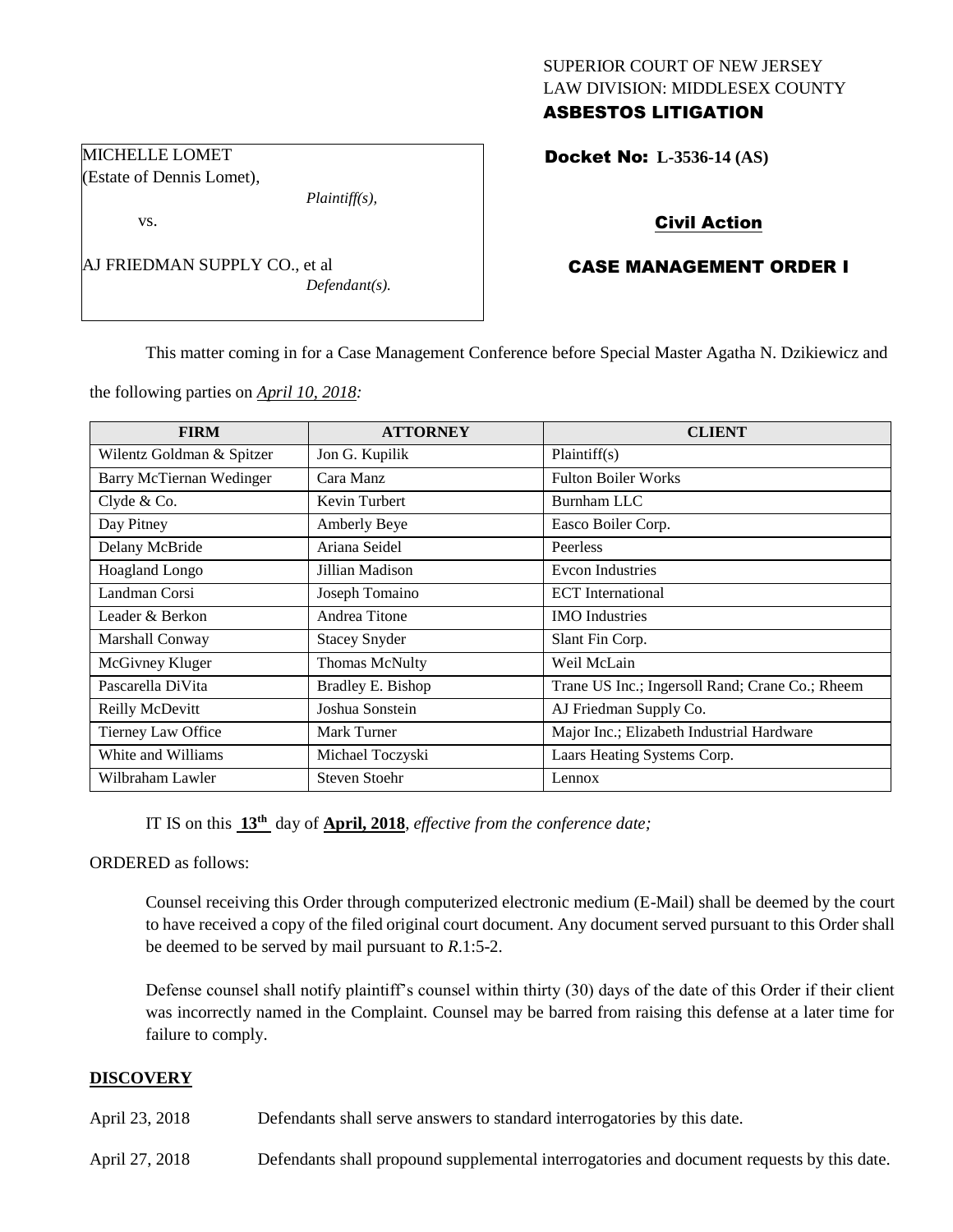| June 1, 2018       | Plaintiff shall serve answers to supplemental interrogatories and document requests by this<br>date.                                                                                                        |
|--------------------|-------------------------------------------------------------------------------------------------------------------------------------------------------------------------------------------------------------|
| July 16, 2018      | Fact discovery, including depositions, shall be completed by this date. Plaintiff's counsel shall<br>contact the Special Master within one week of this deadline if all fact discovery is not<br>completed. |
| September 28, 2018 | Depositions of corporate representatives shall be completed by this date.                                                                                                                                   |

#### **EARLY SETTLEMENT**

September 7, 2018 Settlement demands shall be served on all counsel and the Special Master by this date.

October 11, 2018 @ 11:00am Early settlement conference. All defense counsel shall appear with authority to negotiate settlement and have a representative authorized to negotiate settlement available by phone. Any request to be excused from the settlement conference shall be made to the Special Master no later than 4:00pm of the day prior to the conference.

#### **SUMMARY JUDGMENT MOTION PRACTICE**

- July 20, 2018 Plaintiff's counsel shall advise, in writing, of intent not to oppose motions by this date.
- August 3, 2018 Summary judgment motions shall be filed no later than this date.
- August 31, 2018 Last return date for summary judgment motions.

#### **MEDICAL DEFENSE**

- December 3, 2018 Plaintiff shall serve medical expert reports by this date.
- February 1, 2019 Defendants shall identify its medical experts and serve medical reports, if any, by this date. In addition, defendants shall notify plaintiff's counsel (as well as all counsel of record) of a joinder in an expert medical defense by this date.

### **LIABILITY EXPERT REPORTS**

December 3, 2018 Plaintiff shall identify its liability experts and serve liability expert reports or a certified expert statement by this date or waive any opportunity to rely on liability expert testimony.

February 1, 2019 Defendants shall identify its liability experts and serve liability expert reports, if any, by this date or waive any opportunity to rely on liability expert testimony.

#### **ECONOMIST EXPERT REPORTS**

December 3, 2018 Plaintiff shall identify its expert economists and serve expert economist report(s), if any, by this date or waive any opportunity to rely on economic expert testimony.

## February 1, 2018 Defendants shall identify its expert economists and serve expert economist report(s), if any, by this date or waive any opportunity to rely on economic expert testimony.

 $\_$  ,  $\_$  ,  $\_$  ,  $\_$  ,  $\_$  ,  $\_$  ,  $\_$  ,  $\_$  ,  $\_$  ,  $\_$  ,  $\_$  ,  $\_$  ,  $\_$  ,  $\_$  ,  $\_$  ,  $\_$  ,  $\_$  ,  $\_$  ,  $\_$  ,  $\_$  ,  $\_$  ,  $\_$  ,  $\_$  ,  $\_$  ,  $\_$  ,  $\_$  ,  $\_$  ,  $\_$  ,  $\_$  ,  $\_$  ,  $\_$  ,  $\_$  ,  $\_$  ,  $\_$  ,  $\_$  ,  $\_$  ,  $\_$  ,